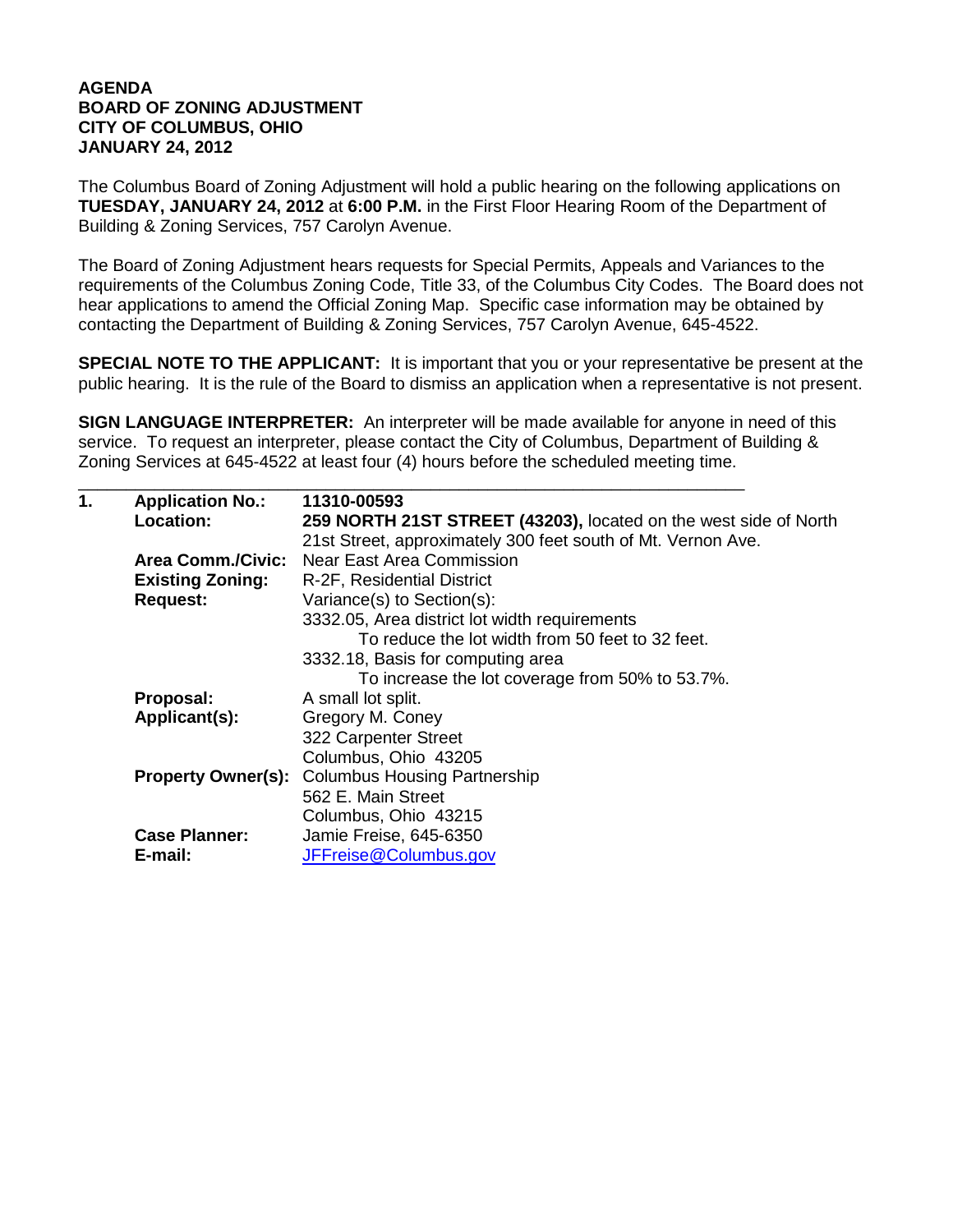| 2. | <b>Application No.:</b><br>Location: | 11310-00624<br>1479 NORTH HIGH STREET (43201), located on the west side of High<br>Street approximately 120 feet south of 9th Avenue. |
|----|--------------------------------------|---------------------------------------------------------------------------------------------------------------------------------------|
|    | <b>Area Comm./Civic:</b>             | University Area Commission                                                                                                            |
|    | <b>Existing Zoning:</b>              | C-4, Commercial District                                                                                                              |
|    | <b>Request:</b>                      | Variance(s) to Section(s):                                                                                                            |
|    |                                      | 3312.49, Minimum numbers of parking spaces required.                                                                                  |
|    |                                      | To reduce the amount of additional parking from 5 to 0.                                                                               |
|    | Proposal:                            | To construct a 581 sq.ft. patio for an existing bar.                                                                                  |
|    | Applicant(s):                        | Jack D. Walters & Associtates, c/o Joseph P. Borghese                                                                                 |
|    |                                      | 5166 Blazer Parkway                                                                                                                   |
|    |                                      | Dublin, Ohio 43017                                                                                                                    |
|    |                                      | <b>Property Owner(s):</b> Joseph P. and Linda S. Mollica                                                                              |
|    |                                      | 1376 Castleton Road North                                                                                                             |
|    |                                      | Columbus, Ohio 43220                                                                                                                  |
|    | <b>Case Planner:</b>                 | Jamie Freise, 645-6350                                                                                                                |
|    | E-mail:                              | JFFreise@Columbus.gov                                                                                                                 |

| 3. | <b>Application No.:</b><br>Location: | 11310-00676<br>410 HOLTZMAN AVE (43205), located on the east side of Holtzman<br>Avenue, approximately 650 feet north of East Main Street.                                                                                                                                                                                |
|----|--------------------------------------|---------------------------------------------------------------------------------------------------------------------------------------------------------------------------------------------------------------------------------------------------------------------------------------------------------------------------|
|    | <b>Area Comm./Civic:</b>             | Near East Area Commission                                                                                                                                                                                                                                                                                                 |
|    | <b>Existing Zoning:</b>              | M, Manufacturing District                                                                                                                                                                                                                                                                                                 |
|    | <b>Request:</b>                      | Variance(s) to Section(s):                                                                                                                                                                                                                                                                                                |
|    |                                      | 3363.41, Storage.                                                                                                                                                                                                                                                                                                         |
|    |                                      | To reduce the distance of outdoor storage of materials other than<br>junk, waste products or salvage from 100 feet to 30 feet from<br>residentially zoned property and to reduce the front setback from 30<br>feet to 10 feet and side and rear setback from 20 feet to 0 feet.<br>3312.43, Required surface for parking. |
|    |                                      | To allow a gravel driveway, circulation and parking area.                                                                                                                                                                                                                                                                 |
|    | Proposal:                            | To create a storage lot for boats and RV's.                                                                                                                                                                                                                                                                               |
|    | Applicant(s):                        | Wrights Properties, Ltd., c/o Donald Plank                                                                                                                                                                                                                                                                                |
|    |                                      | 145 East Rich Street                                                                                                                                                                                                                                                                                                      |
|    |                                      | Columbus, Ohio 43215                                                                                                                                                                                                                                                                                                      |
|    | <b>Property Owner(s): Applicants</b> |                                                                                                                                                                                                                                                                                                                           |
|    | <b>Case Planner:</b>                 | Jamie Freise, 645-6350                                                                                                                                                                                                                                                                                                    |
|    | E-mail:                              | JFFreise@Columbus.gov                                                                                                                                                                                                                                                                                                     |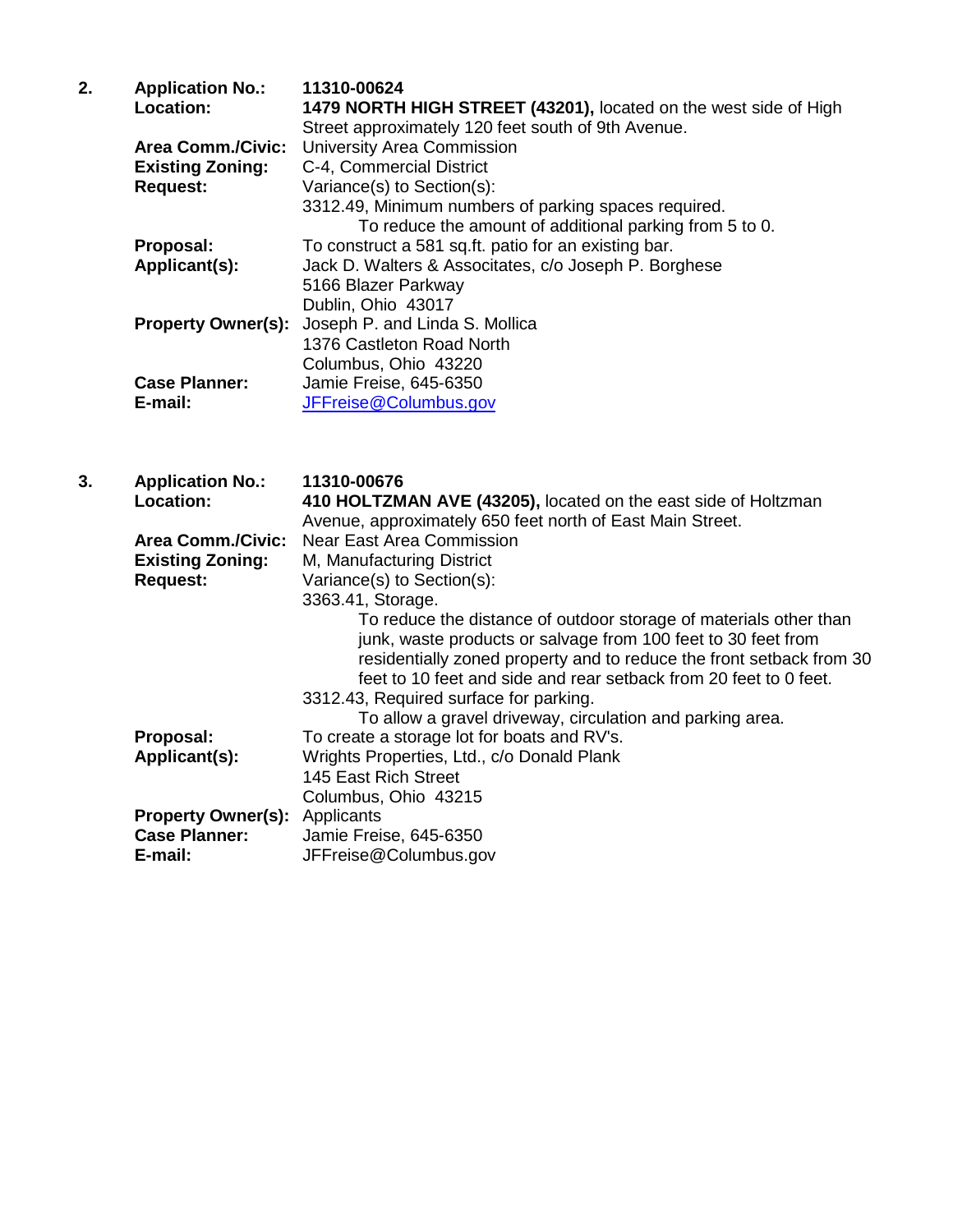| 4. | <b>Application No.:</b><br>Location:                | 11310-00678<br>3343 MAIZE ROAD (43224), located on the west side of Maize Road, |
|----|-----------------------------------------------------|---------------------------------------------------------------------------------|
|    |                                                     | approximately 120 feet north of Oakland Park Ave.                               |
|    | <b>Area Comm./Civic:</b><br><b>Existing Zoning:</b> | North Linden Area Commission                                                    |
|    |                                                     | R-3, Residential & C-1, Commercial District                                     |
|    | <b>Request:</b>                                     | Variance(s) to Section(s):                                                      |
|    |                                                     | 3312.49, Minimum numbers of parking spaces required.                            |
|    |                                                     | To reduce the minimum number of automobile parking spaces from<br>35 to 16.     |
|    |                                                     | 3312.49, Minimum numbers of parking spaces required.                            |
|    |                                                     | To reduce the minimum number of bicycle parking spaces from 2 to<br>0.          |
|    | Proposal:                                           | A change of use from retail and restaurant to a church.                         |
|    | Applicant(s):                                       | Rose Oberst- Property Management                                                |
|    |                                                     | 6420 E. Main Street                                                             |
|    |                                                     | Reynoldsburg, Ohio 43054                                                        |
|    | <b>Property Owner(s):</b>                           | Ander FLP                                                                       |
|    |                                                     | 11640 Johnstown Road                                                            |
|    | <b>Case Planner:</b>                                | New Albany, Ohio 43054                                                          |
|    | E-mail:                                             | Jamie Freise, 645-6350                                                          |
|    |                                                     | JFFreise@Columbus.gov                                                           |
| 5. | <b>Application No.:</b>                             | 11311-00587                                                                     |
|    | <b>Location:</b>                                    | 1502 HARMON AVE. (43223), located on the east side of Harmon Avenue,            |
|    |                                                     | approximately 150 feet south of Emig Road.                                      |
|    | <b>Area Comm./Civic:</b>                            | Southwest Area Commission                                                       |
|    | <b>Existing Zoning:</b>                             | M, Manufacturing District                                                       |
|    | <b>Request:</b>                                     | Special Permit & Variance(s) to Section(s):                                     |
|    |                                                     | 3363.19, Location requirements.                                                 |
|    |                                                     | To reduce the separation requirement of a more objectionable use                |
|    |                                                     | to a residentially zoned use from 600 feet to 0 feet.                           |
|    |                                                     | 3363.27, Height and area regulations.                                           |
|    |                                                     | To reduce the separation requirement of a more objectionable use                |
|    |                                                     | to a residentially zoned use from 600 feet to 0 feet.                           |
|    |                                                     | 3363.41, Storage.                                                               |
|    |                                                     | To reduce the stored location of salvage materials to any residential           |
|    |                                                     | property from 100 feet to 0 feet, to any street right of way from 30            |
|    |                                                     | feet to 0 feet, and to any lot lines from 20 feet to 0 feet and to not          |
|    |                                                     | enclose the property with an unpierced fence or enclose the                     |
|    |                                                     | property with a green belt planting strip.<br>3392.12, Prohibited location.     |
|    |                                                     | To reduce the separation requirement of a more objectionable use                |
|    |                                                     | to a residentially zoned use from 600 feet to 0 feet.                           |
|    |                                                     | 3392.10, Performance requirements.                                              |
|    |                                                     | To not enclose the property with an unpierced fence or enclose the              |
|    |                                                     | property with a green belt planting strip and to pile materials higher          |
|    |                                                     | than 10 feet; for stockpile heights 25ft and for equipment, 75 feet.            |
|    |                                                     | 3309.14, Height districts.                                                      |
|    |                                                     | To allow equipment to be erected at 75 feet in a 35 feet district.              |
|    | Proposal:                                           | To permit a mixing and proportioning concrete plant and recycling of            |
|    |                                                     | concrete products.                                                              |
|    | Applicant(s):                                       | Central Ready-Mix, LLC, c/o Jeffrey L. Brown, Smith & Hale, LLC                 |
|    |                                                     | 37 West Broad Street, Ste 725                                                   |
|    |                                                     | Columbus, Ohio 43215                                                            |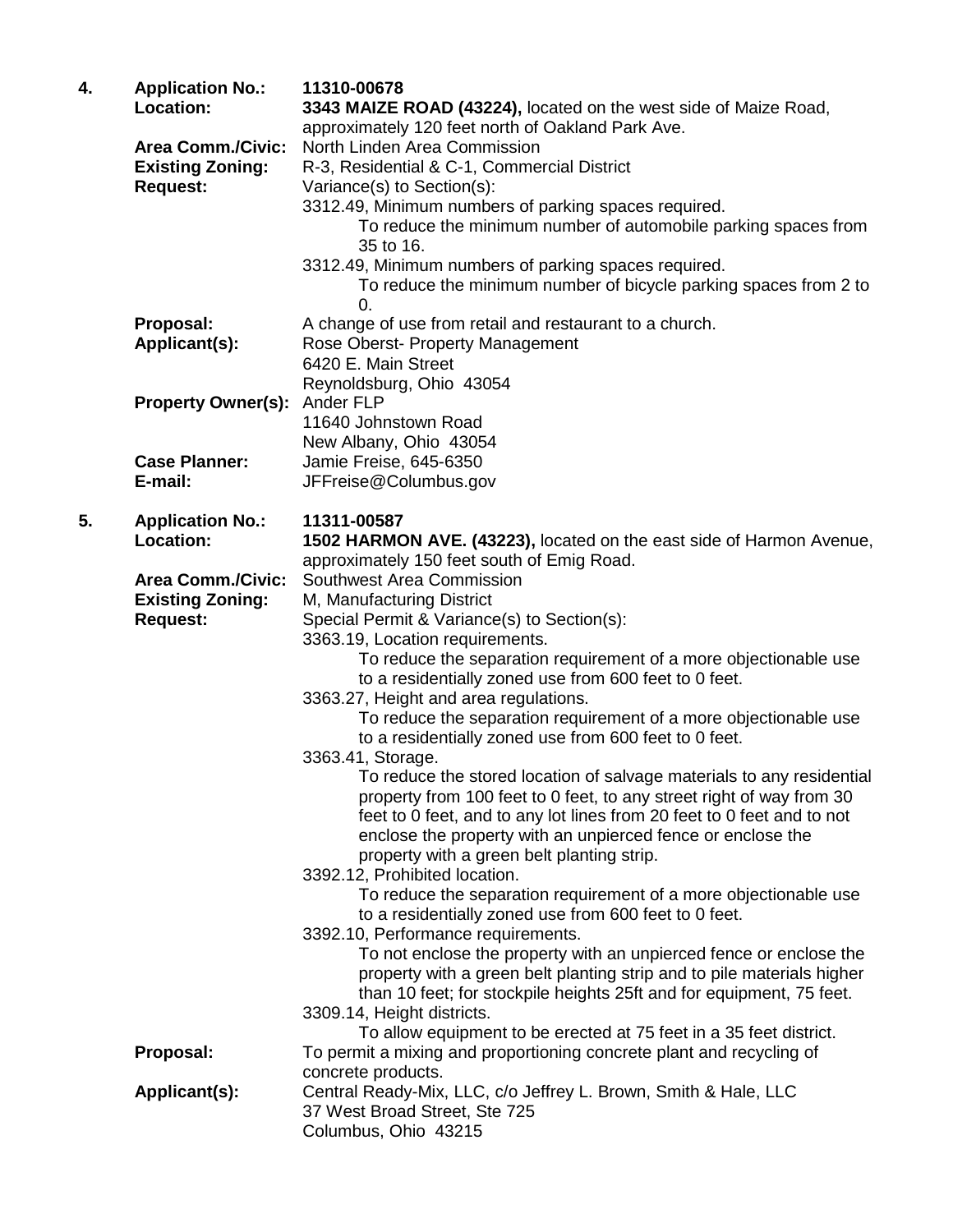|                      | <b>Property Owner(s): 1500 Harmon Avenue, LLC</b> |
|----------------------|---------------------------------------------------|
|                      | 3715 Rushmore Drive                               |
|                      | Columbus, Ohio 43220                              |
| <b>Case Planner:</b> | Jamie Freise, 645-6350                            |
| E-mail:              | JFFreise@Columbus.gov                             |

| 6. | <b>Application No.:</b>   | 11311-00617                                                         |
|----|---------------------------|---------------------------------------------------------------------|
|    | Location:                 | 4252 TRURO STATION ROAD (43232), located at the northwest corner of |
|    |                           | Hamilton Road and Truro Station Road.                               |
|    | <b>Area Comm./Civic:</b>  | <b>Sotheast Community Coalition</b>                                 |
|    | <b>Existing Zoning:</b>   | M-1, Manufacturing District                                         |
|    | <b>Request:</b>           | Special Permit & Variance(s) to Section(s):                         |
|    |                           | 3389.07, Impound lot, junk yard or salvage yard.                    |
|    |                           | To permit a salvage yard.                                           |
|    |                           | 3392.10, Performance requirements.                                  |
|    |                           | To not enclose the property with an unpierced fence or enclose the  |
|    |                           | property with a green belt planting strip and to increase the       |
|    |                           | allowable height of stacked materials from 10 feet to 14 feet.      |
|    |                           | 3392.12, Prohibited location.                                       |
|    |                           | To reduce the separation requirement of a more objectionable use    |
|    |                           | to a residentially zoned use from 600 feet to 0 feet.               |
|    |                           | 3363.19, Location requirements.                                     |
|    |                           | To reduce the distance of a manufacturing use to a residential      |
|    |                           | zoning district from 600 feet to 0 feet.                            |
|    |                           | 3363.27, Height and area regulations.                               |
|    |                           | To reduce the distance of a manufacturing use to a residential      |
|    |                           | zoning district from 600 feet to 0 feet.                            |
|    | Proposal:                 | To permit a concrete mixing and proportioning plant.                |
|    | Applicant(s):             | Central Ready-Mix, LLC, c/o Johnthan C. Lippert, LLC                |
|    |                           | 550 S. Main Street                                                  |
|    |                           | Monroe, Ohio 45050                                                  |
|    | <b>Property Owner(s):</b> | Central Ready Mix, LLC                                              |
|    |                           | 550 S. Main Street                                                  |
|    |                           | Monroe, Ohio 45050                                                  |
|    | <b>Case Planner:</b>      | Jamie Freise, 645-6350                                              |
|    | E-mail:                   | JFFreise@Columbus.gov                                               |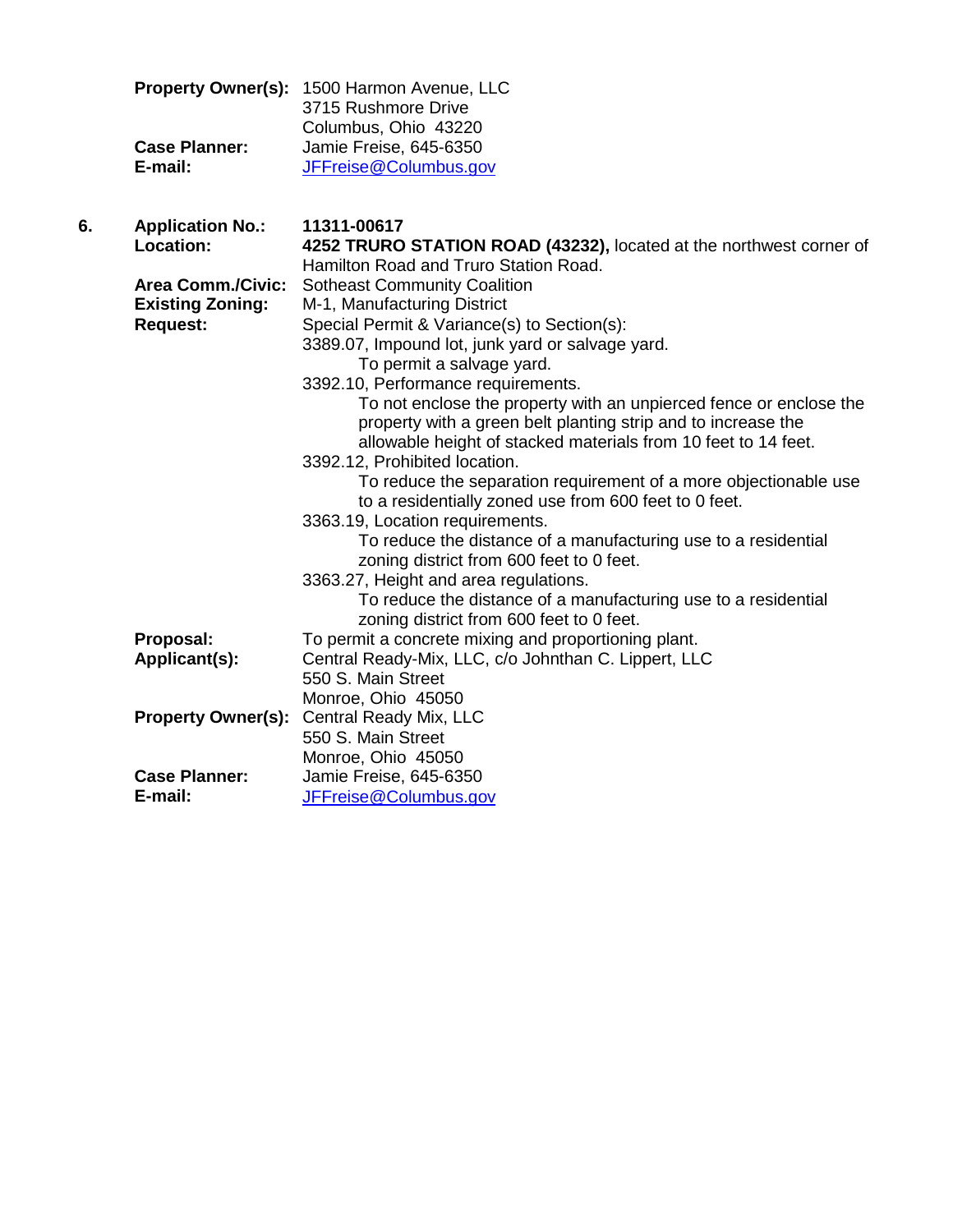| 7. | <b>Application No.:</b>   | 11310-00388                                                         |
|----|---------------------------|---------------------------------------------------------------------|
|    | Location:                 | 272 FALLIS ROAD (43214), located on the north side of Fallis Road,  |
|    |                           | approximately 100 feet west of Granden Avenue.                      |
|    | <b>Area Comm./Civic:</b>  | <b>Clintonville Area Commission</b>                                 |
|    | <b>Existing Zoning:</b>   | R-3, Residential District                                           |
|    | <b>Request:</b>           | Variance(s) to Section(s):                                          |
|    |                           | 3332.38, Private garage.                                            |
|    |                           | To increase the allowable height of a garage from 15 feet to 22'6". |
|    | Proposal:                 | To raze and rebuild a new garage.                                   |
|    | Applicant(s):             | <b>Shawn McNeil</b>                                                 |
|    |                           | 370 Charleston Ave.                                                 |
|    |                           | Columbus, Ohio 43214                                                |
|    | <b>Property Owner(s):</b> | <b>David Givler</b>                                                 |
|    |                           | 272 Fallis Road                                                     |
|    |                           | Columbus, Ohio 43214                                                |
|    | <b>Case Planner:</b>      | Jamie Freise, 645-6350                                              |
|    | E-mail:                   | JFFreise@Columbus.gov                                               |
|    |                           |                                                                     |

| 8. | <b>Application No.:</b><br>Location: | 11310-00495<br>5453 REDWOOD ROAD (43229), located on the west side of Redwood<br>Rd., approximately 222 ft. north of Sandalwood Pl. |
|----|--------------------------------------|-------------------------------------------------------------------------------------------------------------------------------------|
|    | <b>Area Comm./Civic:</b>             | <b>Northland Community Council</b>                                                                                                  |
|    | <b>Existing Zoning:</b>              | SR, Suburban Residential District                                                                                                   |
|    | <b>Request:</b>                      | Variance to Section:                                                                                                                |
|    |                                      | 3312.27, Parking setback line.                                                                                                      |
|    |                                      | To reduce the minimum setback for parking from 25 ft. to 7 ft.                                                                      |
|    | Proposal:                            | To reduce the required parking setback and to legalize an approximate 266                                                           |
|    |                                      | sq. ft. driveway expansion.                                                                                                         |
|    | Applicant(s):                        | David E. & Mary B. Jones                                                                                                            |
|    |                                      | 5433 Redwood Rd.                                                                                                                    |
|    |                                      | Columbus, Ohio 43229                                                                                                                |
|    | <b>Property Owner(s):</b>            | Same as applicant.                                                                                                                  |
|    | <b>Case Planner:</b>                 | Dave Reiss, 645-7973                                                                                                                |
|    | E-mail:                              | DJReiss@Columbus.gov                                                                                                                |

| 9. | <b>Application No.:</b>  | 11310-00498                                                              |
|----|--------------------------|--------------------------------------------------------------------------|
|    | Location:                | 1398-1400 NORTH HIGH STREET (43215), located at the northeast            |
|    |                          | corner of North High Street and East 7th Avenue.                         |
|    | <b>Area Comm./Civic:</b> | <b>University Area Commission</b>                                        |
|    | <b>Existing Zoning:</b>  | C-4, Commercial District                                                 |
|    | <b>Request:</b>          | Variance(s) to Section(s):                                               |
|    |                          | 3309.14, Height districts.                                               |
|    |                          | To increase the allowable height for a building from 35 feet to 75       |
|    |                          | feet.                                                                    |
|    |                          | 3372.605(E), Building design standards.                                  |
|    |                          | To allow open air windows on the upper story windows.                    |
|    | Proposal:                | To construct 86 apartments atop parking and ground-floor retail space to |
|    |                          | be anchored by a pharmacy.                                               |
|    | Applicant(s):            | Kohr Royer Griffith                                                      |
|    |                          | 1480 Dublin Road                                                         |
|    |                          | Columbus, Ohio 43215                                                     |